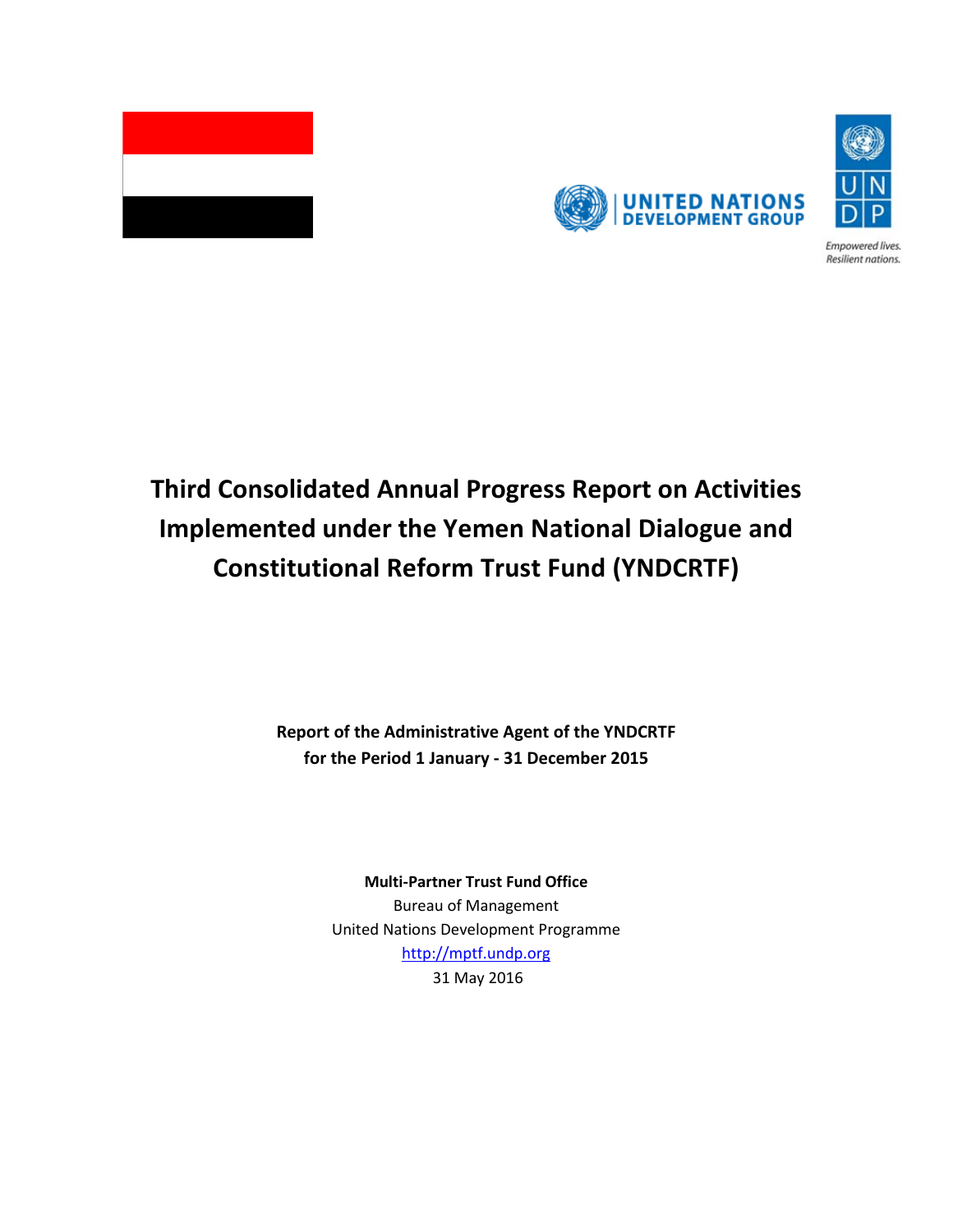### **PARTICIPATING ORGANIZATIONS CONTRIBUTORS**



UN Office for Project Services



United Nations Children's Fund



DEPARTMENT FOR INT'L DEVELOPMENT



EUROPEAN UNION



GERMANY, Government of

DENMARK, Government of



JAPAN, Government of



NETHERLANDS, Government of



QATAR, Government of



SWEDISH INT'L DEVELOPMENT COOPERATION



TURKEY, Government of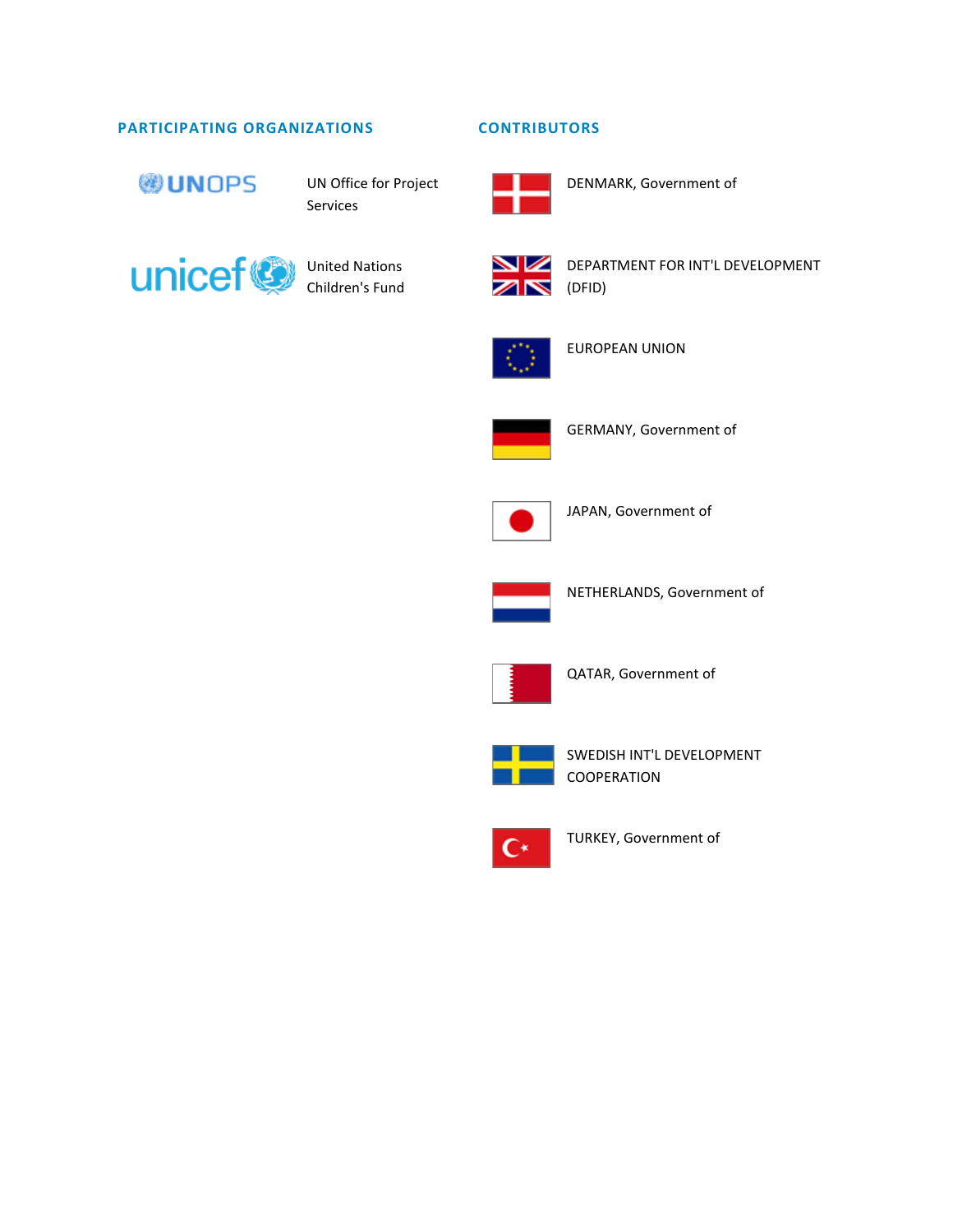#### **DEFINITIONS**

#### **Allocation**

Amount approved by the Steering Committee for a project/programme.

#### **Approved Project/Programme**

A project/programme including budget, etc., that is approved by the Steering Committee for fund allocation purposes.

#### **Contributor Commitment**

Amount(s) committed by a donor to a Fund in a signed Standard Administrative Arrangement with the UNDP Multi-Partner Trust Fund Office (MPTF Office), in its capacity as the Administrative Agent. A commitment may be paid or pending payment.

#### **Contributor Deposit**

Cash deposit received by the MPTF Office for the Fund from a contributor in accordance with a signed Standard Administrative Arrangement.

#### **Delivery Rate**

The percentage of funds that have been utilized, calculated by comparing expenditures reported by a Participating Organization against the 'net funded amount'.

#### **Indirect Support Costs**

A general cost that cannot be directly related to any particular programme or activity of the Participating Organizations. UNDG policy establishes a fixed indirect cost rate of 7% of programmable costs.

#### **Net Funded Amount**

Amount transferred to a Participating Organization less any refunds transferred back to the MPTF Office by a Participating Organization.

#### **Participating Organization**

A UN Organization or other inter-governmental Organization that is an implementing partner in a Fund, as represented by signing a Memorandum of Understanding (MOU) with the MPTF Office for a particular Fund.

#### **Project Expenditure**

The sum of expenses and/or expenditure reported by all Participating Organizations for a Fund irrespective of which basis of accounting each Participating Organization follows for donor reporting.

#### **Project Financial Closure**

A project or programme is considered financially closed when all financial obligations of an operationally completed project or programme have been settled, and no further financial charges may be incurred.

#### **Project Operational Closure**

A project or programme is considered operationally closed when all programmatic activities for which Participating Organization(s) received funding have been completed.

#### **Project Start Date**

Date of transfer of first instalment from the MPTF Office to the Participating Organization.

#### **Total Approved Budget**

This represents the cumulative amount of allocations approved by the Steering Committee.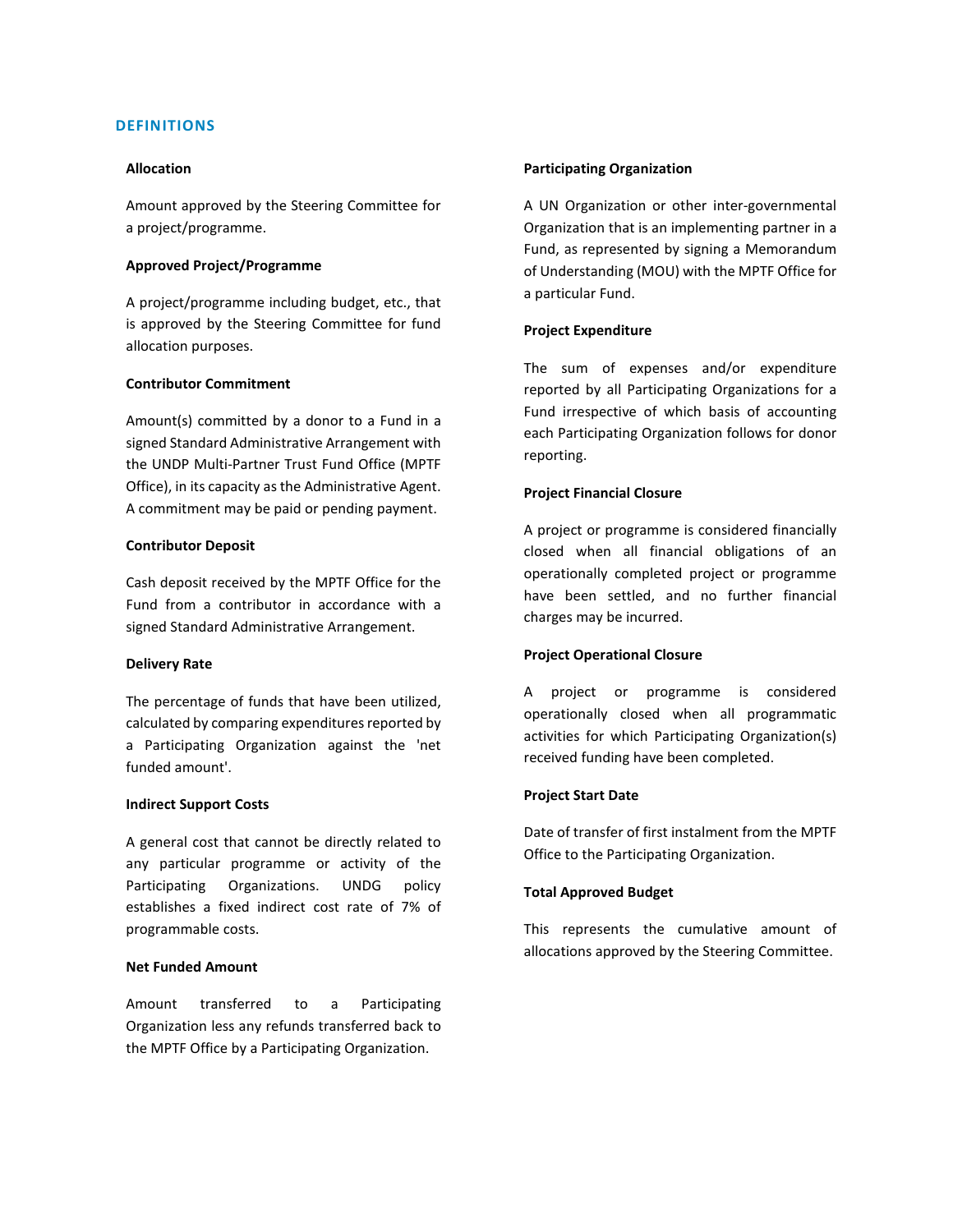## **Abbreviations and Acronyms**

| AA             | <b>Administrative Agent</b>                                       |
|----------------|-------------------------------------------------------------------|
| <b>CC</b>      | <b>Consensus Committee</b>                                        |
| <b>CDC</b>     | <b>Constitution Drafting Committee</b>                            |
| <b>CDP</b>     | <b>Constitution Drafting Process</b>                              |
| <b>CPU</b>     | <b>Community Participation Unit</b>                               |
| <b>CSO</b>     | Civil Society Organization                                        |
| GCC            | <b>Gulf Cooperation Council</b>                                   |
| GIZ            | Deutsche Gesellschaft für Internationale Zusammenarbeit           |
| GoY            | Government of Yemen                                               |
| IDP            | <b>Internally Displaced Person</b>                                |
| <b>IFES</b>    | International Foundation for Electoral Systems                    |
| <b>INGO</b>    | International Non-Governmental Organization                       |
| <b>IOM</b>     | International Organization for Migration                          |
| IRF            | Immediate Response Facility                                       |
| <b>MCU</b>     | <b>Media and Communications Unit</b>                              |
| <b>MOU</b>     | Memorandum of Understanding                                       |
| <b>MPTF</b>    | Multi-Partner Trust Fund                                          |
| NB.            | National Body (to Oversee the Implementation of the NDC Outcomes) |
| <b>NDI</b>     | <b>National Democratic Institute</b>                              |
| <b>NDC</b>     | National Dialogue Conference                                      |
| <b>NDS</b>     | <b>National Dialogue Secretariat</b>                              |
| <b>OHCHR</b>   | Office of the High Commissioner for Human Rights                  |
| <b>OSESG</b>   | Office of the Special Envoy of the Secretary General to Yemen     |
| PBF            | Peacebuilding Fund                                                |
| <b>TOR</b>     | <b>Terms of Reference</b>                                         |
| ToT            | <b>Trainer of Trainers</b>                                        |
| <b>UNDP</b>    | United Nations Development Programme                              |
| <b>UNICEF</b>  | United Nation's Children Fund                                     |
| <b>UNOPS</b>   | United Nations Office for Project Services                        |
| <b>YNDCRTF</b> | Yemen National Dialogue and Constitutional Reform Trust Fun       |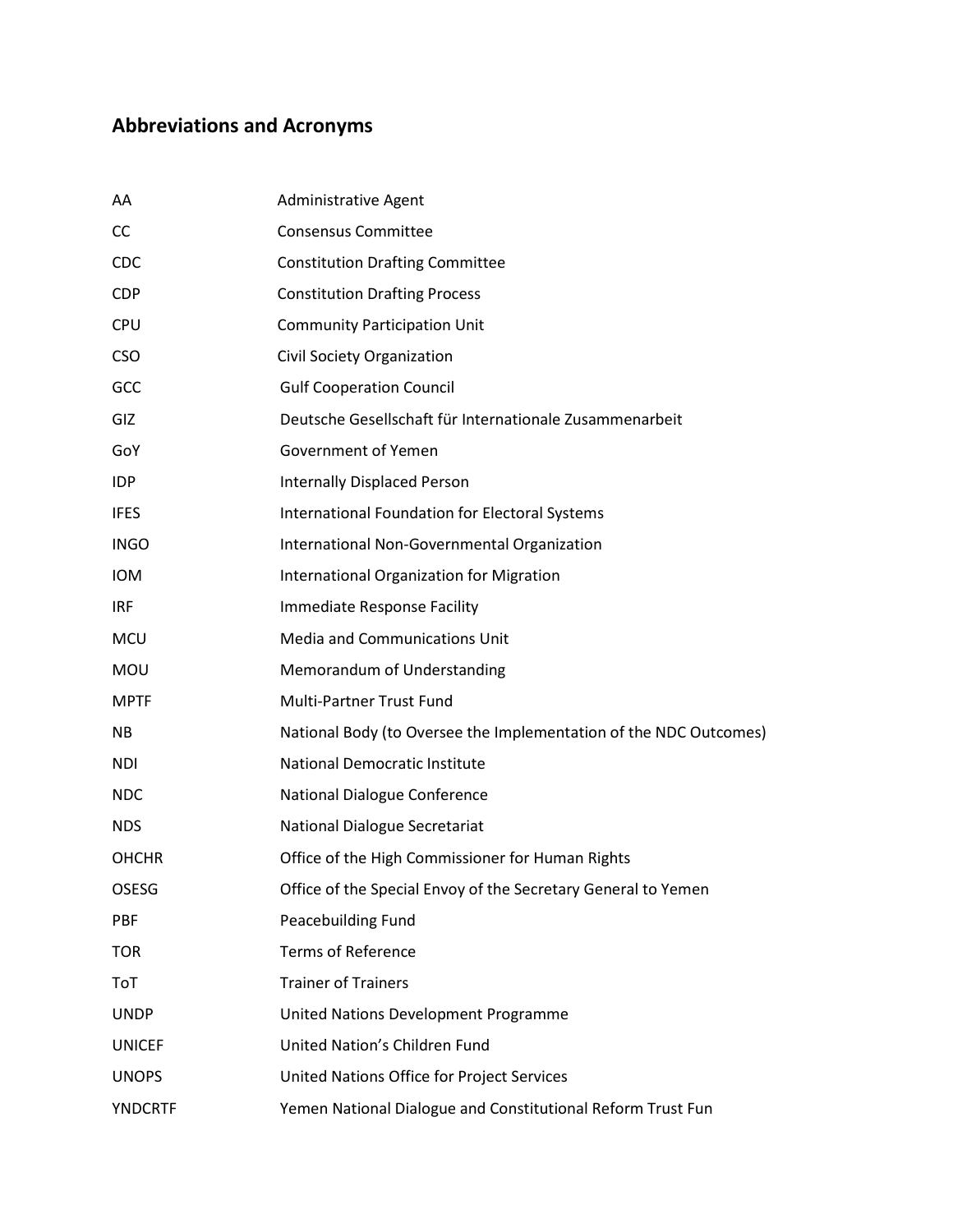## **Table of Contents**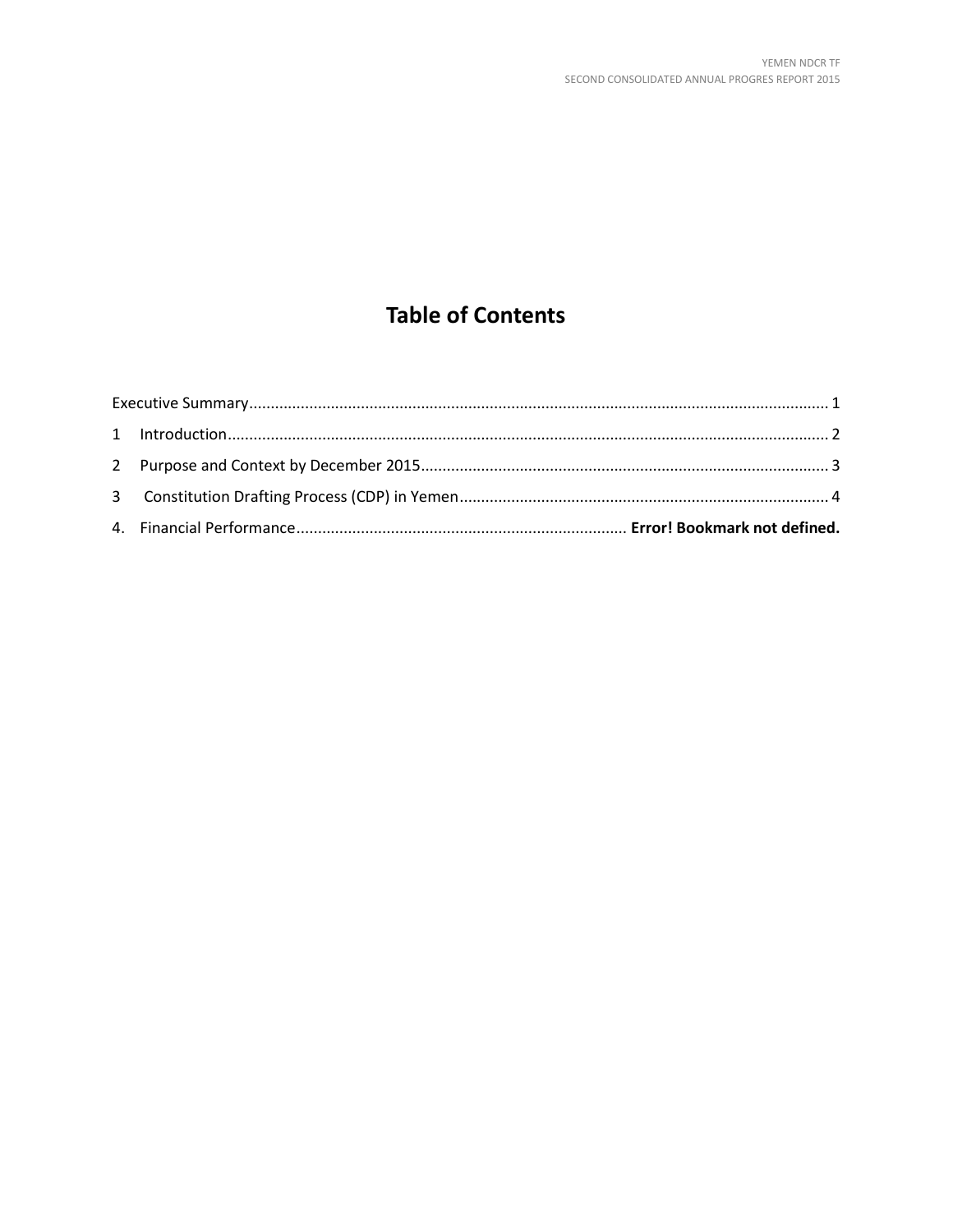## <span id="page-5-0"></span>**Executive Summary**

This third Consolidated Annual Progress Report on Activities Implemented under the Yemen National Dialogue and Constitutional Reform Trust Fund (YNDCRTF) covers the period from 1 January to 31 December 2015. It reports on the Constitution Drafting Process (CDP) Project implemented by United Nations Office for Project Services (UNOPS) and United Nations International Children's Fund (UNICEF) and coordinated by the Office of the Special Envoy of the Secretary General to Yemen (OSESG).

During 2015, the YNDCRTF had only one projects which was implemented in partnership with the Constitution Drafting Committee General Secretariat ("the Secretariat"). The project, which started early in 2014 and ended on December 2015, provided world-class expertise, to support translating the outcomes of the National Dialogue Conference (NDC) into a draft Constitution, with particular concern to assist protecting the NDC outcomes in favour of improved governance, women, youth and minority groups. In a second set of activities the project dedicated resources and attention to promoting the NDC outcomes, public participation and communications during the CDP.

The main achievement in the project was the completion of the draft Constitution which was finalised on 5 January 2015. The Draft Constitution was then handed to the National Body (NB) and then the process was put on hold as a result of sequence of events which took place in the political arena in Yemen early in 2015. The biggest activity covered before the project suspension in February was the implementation of "Teshti Te3ref "campaign and launch of "Our Constitution" campaign. Throughout the second quarter, the activities scaled down to planning and preparation for a resumption of the process. In the third quarter, the Secretariat worked on the closure after the decision of the closure for the project was taken by the Steering Committee.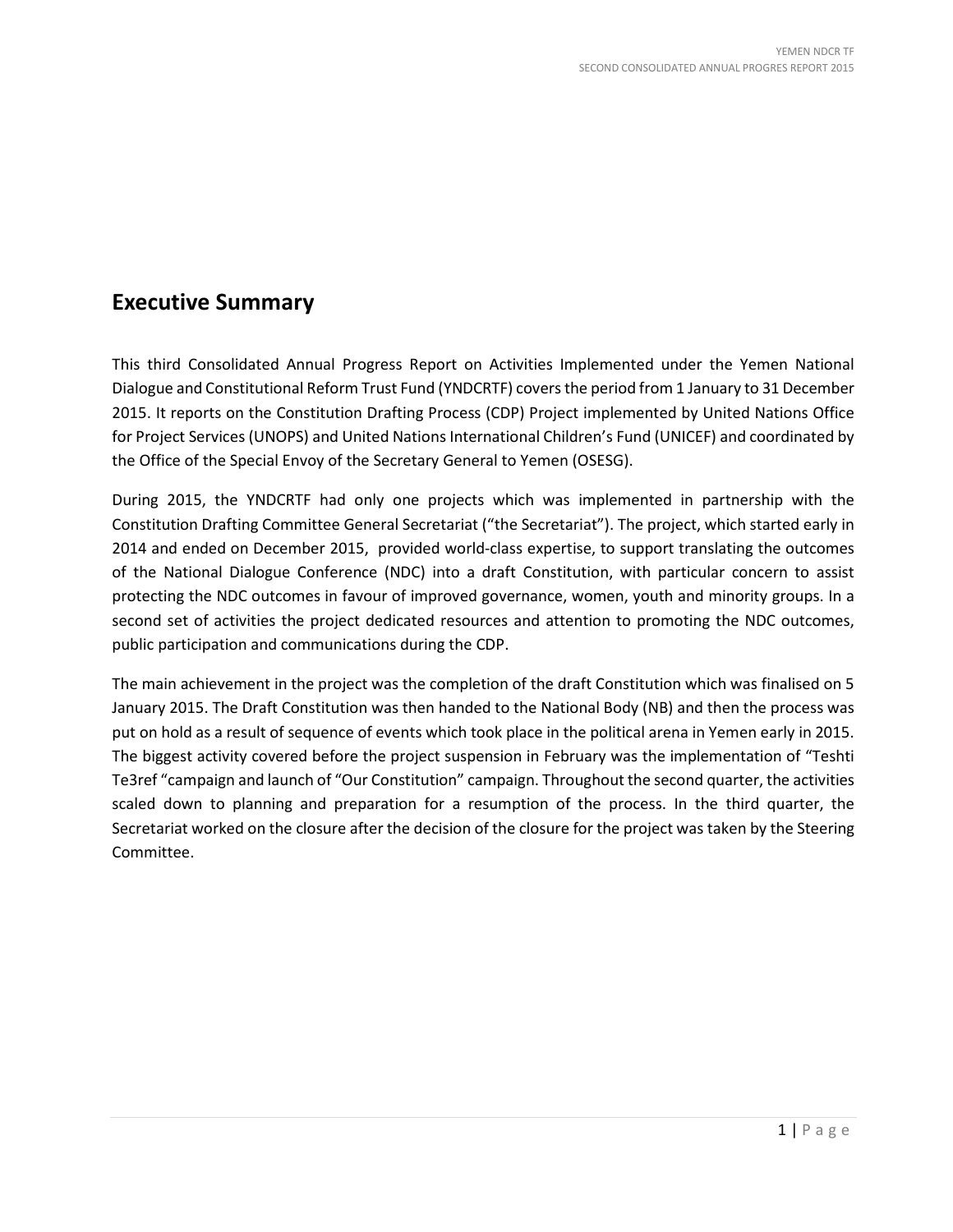## <span id="page-6-0"></span>**1 Introduction**

The Yemen National Dialogue and Constitutional Reform Trust Fund (YNDCRTF) was established in October 2012 to support Yemen's national dialogue and constitution-making processes. It was established in accordance with the Gulf Cooperation Council (GCC) Initiative and the Agreement on the implementation mechanism for the transition process in Yemen (the "Agreement"), signed by both Yemeni sides on 23 November 2011, in accordance with Security Council resolutions 2014 (2011) and 2051 (2012). The YNDCRTF was established with the sponsorship of the Government of Yemen (GoY) and the United Nations, represented by the Office of the UN Special Adviser of the Secretary-General on Yemen (OSASG), in consultation with the UN Country Team.

The YNDCRTF is administered by the United Nations Development Programme (UNDP) through its [Multi-](http://mdtf.undp.org/factsheet/fund/LBY00)[Partner Trust Fund Office \(MPTF Office\)](http://mdtf.undp.org/factsheet/fund/LBY00) on behalf of the Participating UN Organizations, as agreed with the Yemeni Government. As the Administrative Agent, UNDP prepares and submits annual consolidated narrative and financial reports to YNDCRTF donors and stakeholders, and maintains regular financial statements on the Fund's webpage on the MPTF Office GATEWAY [\(http://mptf.undp.org/factsheet/fund/YEM00\)](http://mptf.undp.org/factsheet/fund/YEM00).

This third Consolidated Annual Progress Report on Activities Implemented under the YNDCRTF covers the period from 1 January to 31 December 2015. In line with the Memorandum of Understanding signed by the MPTF Office and the Participating Organizations, the Annual Progress Report is consolidated based on information and data contained in the narrative progress reports and individual financial statements submitted by Participating Organizations to the MPTF Office. It represents neither an evaluation of the YNDCRTF nor the MPTF Office's assessment of the performance of the Participating Organizations. However, the report does provide stakeholders with an overview of the achievements and challenges associated with the project funded by the YNDCRTF, thereby enabling strategic decisions and mitigating measures, where applicable.

As of December 2015, the YNDCRTF received a total of US\$ 25.22 million in donor contributions from nine donors. As of 31 December 2015, based on approval by the Steering Committee, as described in the Fund's Terms of Reference (TOR), the Administrative Agent had transferred a total of US\$ 22.61 million to the Participating UN Organizations. As of December 2015, the Participating UN Organizations financial expenditures totalled US\$ 22.41 million, above 99% of the allocated funds.

The MPTF Office expects that this third Consolidated Annual Progress Report will provide the national authorities of Yemen, contributing partners and other stakeholders with a comprehensive overview of results achieved during the reporting period. The MPTF Office hopes the report will contribute to a better understanding of the YNDCRTF'srole as a critical funding instrument within the UN's support to the peaceful and concerted political transition in Yemen.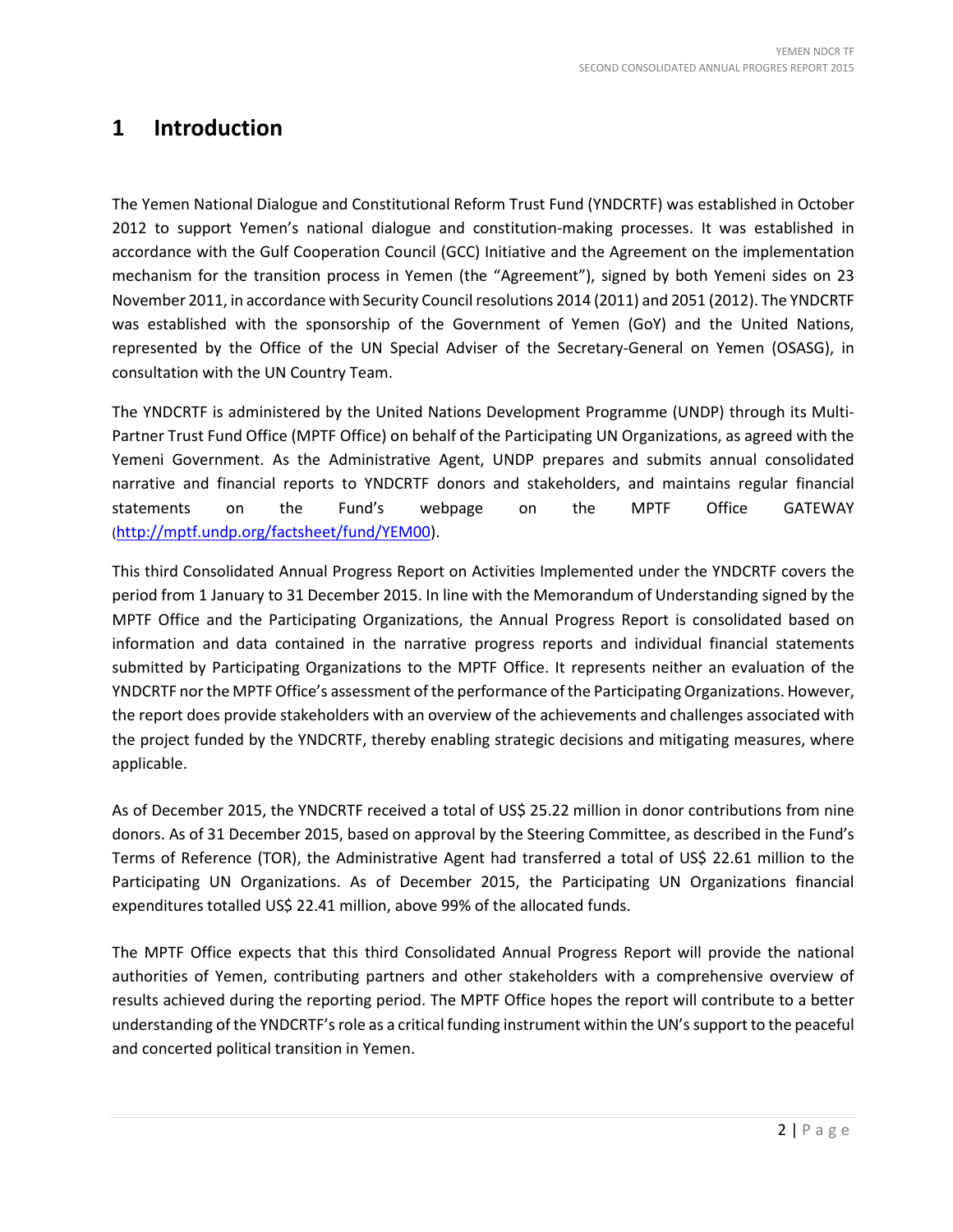This report is presented in five sections. Section 1 provides a brief introduction. Section 2 describes the purpose and context of operations funded by the YNDCRTF. Section 3 provides an overview of the Constitution Drafting Process (CDP) project, providing an assessment of its results. Finally, Section 4 presents the YNDCRTF's financial performance and outlines the Fund's transparency and accountability framework.

## <span id="page-7-0"></span>**2 Purpose and Context by December 2015**

The UN, under the leadership of the Special Adviser to the Secretary-General, was mandated by the UN Security Council (S/RES/2014 (2011); S/RES/2051 (2012)), the Transition Agreement and by Presidential Decree, to lead international support to facilitate Yemen's transition. The OSASG has provided operational and political facilitation support to implementing the Transition Agreement since it was signed in November 2011.

The YNDCRTF funded two projects during the report period. The outcomes of the NDC project were outlined in the First and Second Consolidated Annual Report and activities implemented under the CDP project are outlined in the Second Consolidated Annual Report. Activities implemented in 2015 are presented in section 3 of this report.

Given the fragility of the political process and the need for expert advice that draws on international best practices and lessons learned on both technical and process matters to reach consensus, international support to the constitution drafting process, on logistical and substantive levels, was critical to ensuring sustainable outcomes of the national process. Continuous communication and public participation efforts were important ongoing elements to ensure the public participation in the transitional process and advocating for the new constitution and public support to implement the NDC outcomes before the referendum.

While technical and operational support was made available upon request and in direct response to the requirements arising, the transition process was affected by an increasing political and security crisis throughout 2014. The Peace, National and Partnership Agreement (PNPA) UN-brokered agreement was signed in September 2014 to address concerns related to Ansar Allah opposition to the outcomes from a post-NDC Committee established by the President to agree on the number and coverage of regions. The CDP Project continued to support the work of the CDC and communication and public participation planning and implementation. However, the situation deteriorated and the PNPA and whole political process was put on hold when militants took over the capital in January, and eventually a larger scale war provoked.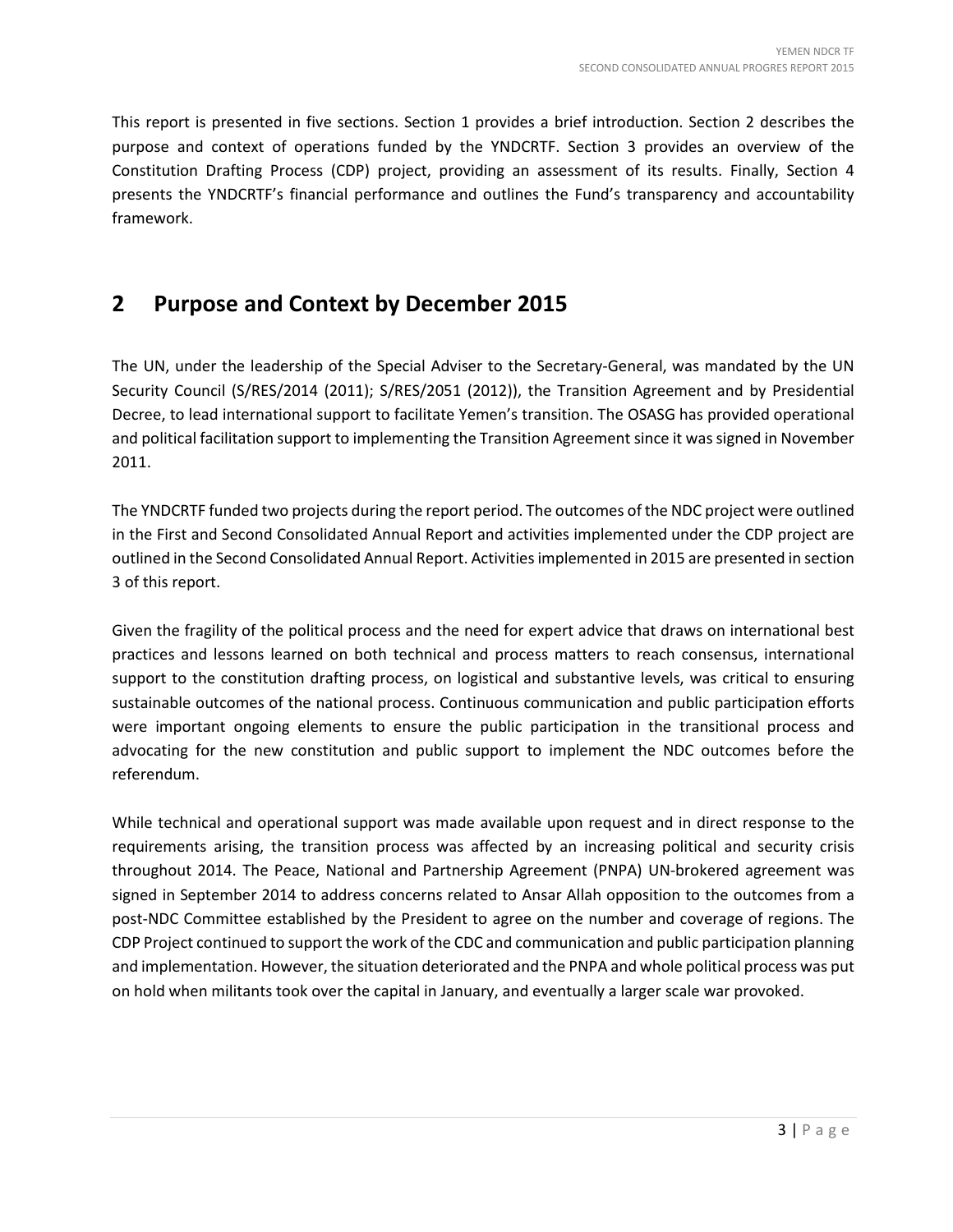## <span id="page-8-0"></span>**3 Constitution Drafting Process (CDP) in Yemen**

Established by Presidential Decree 26/2014 on 8 March 2014, the CDC was composed of 17 members, including four women, an application of the women quota agreed to as one of the NDC outcomes). According to the Decree, the drafting of the constitution was to be followed by public consultations and a referendum within one year. The management structure of the Commission included a Chairperson, two Deputy Chairs and a Rapporteur. The Commission was also to be supported by a Secretariat, composed of 50 experienced members of the former NDC Secretariat. Experts in the field of constitutional law were called upon as needed to assist the Commission, either in person, or through the provision of papers for their consideration. By the end of 2014, the draft constitution was complete and on 5 January 2015, was submitted to the National Body.

In addition to the formulation of the CDC, the National Body (NB) was established on 14 April 2014 by another presidential decree. Composed of 82 members who were NDC delegates, one of the objectives of the NB was to review the draft constitution to ensure all relevant NDC outcomes were accurately reflected.

This project provided the needed support to implement the Constitution Drafting Process (CDP). The project provided logistical and administrative support to the Constitution Drafting Commission (CDC), including the establishment of the Constitution Drafting Commission General Secretariat (The Secretariat). Under this project world-class technical expertise was provided, to support translating the outcomes of the National Dialogue Conference (NDC) into a draft Constitution, with particular concern to assist protecting the NDC outcomes in favour of improved governance and of women, youth and minority groups. In a second set of activities the project dedicated resources and attention to promoting the NDC outcomes, public participation and communications during the CDP.

The main achievement during this reporting period was the completion of the draft Constitution which was finalised on 5 January 2015. Sequenced by the Draft Constitution handed over to the National Body (NB) on 17 January 2015 and then the process was put on hold as a result of the events which took place in the political arena in Yemen early in 2015. Early in January 2015 and February the "Matlabi" campaign continued promoting NDC outcomes. Another campaign "Teshti Te3ref" campaign was launched in several governorates to promote the constitution and some constitutional outlines. A media and communication plan was developed for the public participation and referendum. In February a suspension of activities decision was taken by the YNDCRTF Steering Committee. At the time, the situation was not clear and a resumption of the process was possible. The Secretariat continued to work on preparations and productions to be ready if the process was resumed. The Coalition operations started and the Secretariat was scaled down and continued to work preparing for sudden resumption, while on the same time preparing for a closure. By end of September the Secretariat officially closed.

In the meantime, while UNOPS work continued to provide the operational and administrative support to the Secretariat, UNICEF had been unable to suspend partner grants which the Project had co-funded. This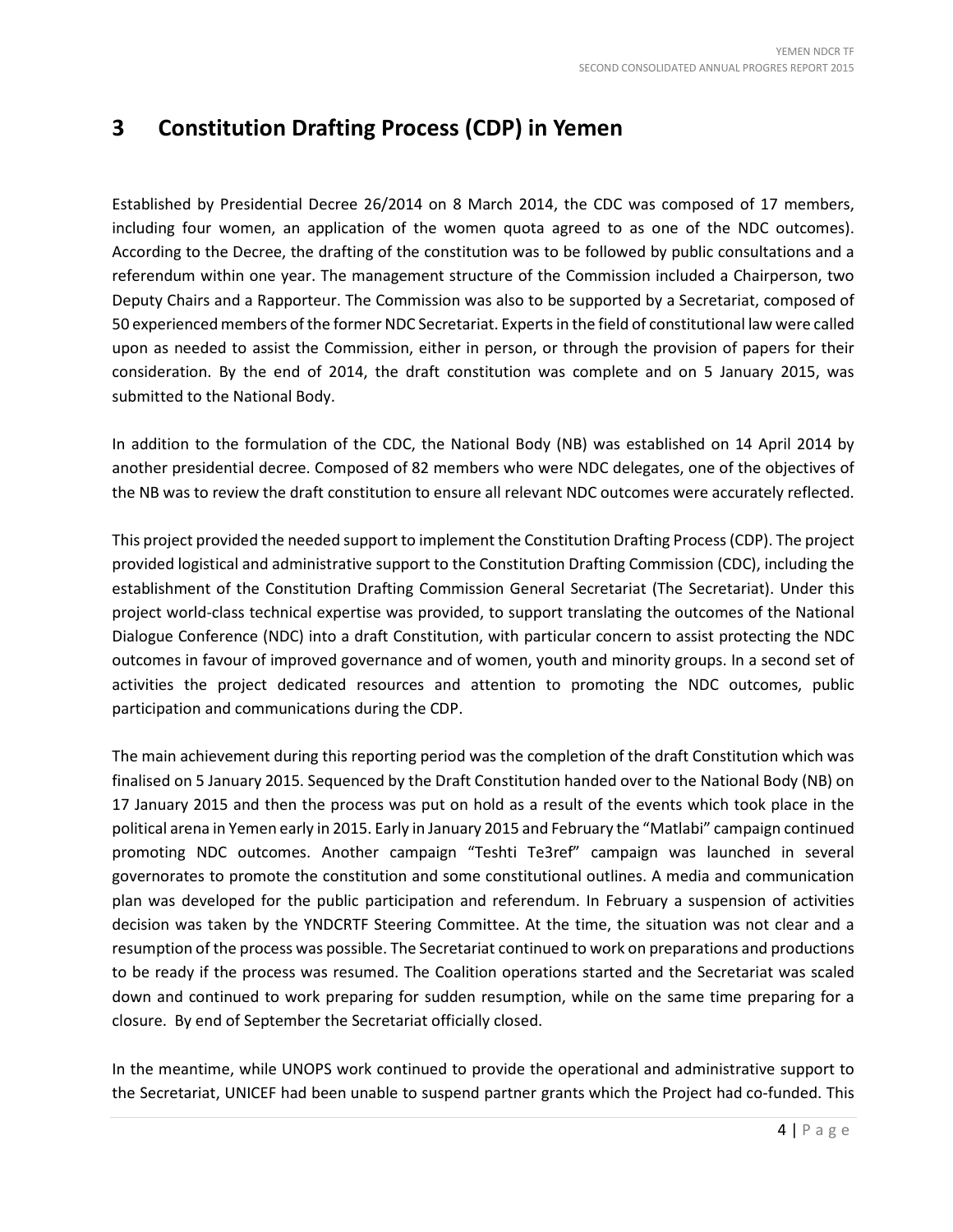is assessed to not only have overall positive impact regarding child rights/protection/etc but also of value in the context of future constitutional reform processes, the success of which will be based on thorough understanding and acceptance of these issues within the communities. Through this funding support, UNICEF was able to conduct extensive community outreach and engagement activities in 106 districts (15 governorates), improving community and public awareness of agreed key outcomes of the NDC as they relate to the rights of children and minority groups. Approximately 153,219 people were engaged through interactive and direct (face to face) communication activities including: women, youth, and community leaders (including imams/sheikhs, clan leaders and government and civil society leaders).

### *Outcome 1: Implementation of the CMP advanced according to agreed timelines and steps, on the basis of coherent technical, financial and administrative support*

The main objective of this project was to support implementing the CDP. Under outcome one, the project achieved the planned goals on providing technical, administrative and financial support to the Secretariat and CDC to implement the process. Key objective achieved under this outcome was that the Secretariat was well-resourced and able to provide administrative and logistical support to the CDC. The second objective was to mobilise the required funds through the YNDCRTF Secretariat to cover the implementation of the process. The YNDCRTF Secretariat was able to mobilise the required funding for the Secretariat and CDC operations and communications activities. UNOPS provided the operational support through providing contractual, logistical and financial services for the Secretariat throughout the reporting period. Even though the process was not completed, the project provided the required support while it was ongoing.

The CDP included three stages, drafting the constitution was the first step and planned for six months, the second was the public participation and revision of the first draft which was supposed to take six to eight weeks and the final step was the Constitution referendum. The drafting process took longer than anticipated and was completed in ten months. During the reporting period, the Secretariat, OSESG and UNOPS in cooperation with other partners continued to provide technical and operational support for the CDC during the first quarter. Drastic changes in the political arena took place in the last quarter of 2014. President Hadi, the Special Advisor to the UN Secretary General and the Secretary General of the Constitution Drafting Commission General Secretariat worked closely to resolve disputes in the CDC meeting to ensure the process completion and avoid allowing disturbance by the recent developments. On 5 January 2015 a Draft Constitution was finalised and submitted to the President.

On 17 January 2015, the Draft Constitution was officially handed over to the National Body in a large meeting in the Presidential Palace with the presence of the President. This meeting was disturbed by the incident of kidnapping the Secretariat Secretary General (SG). After this date, in a sequence of events, armed groups took control of the Presidential Palace and other government institutions, the President and his government resigned and the process was put on-hold. After these developments, the activities under this project were suspended through a decision of the YNDCRTF Steering Committee. Since then, the Secretariat suspended all field activities. The Secretariat downsized their structure and only continued working on developing plans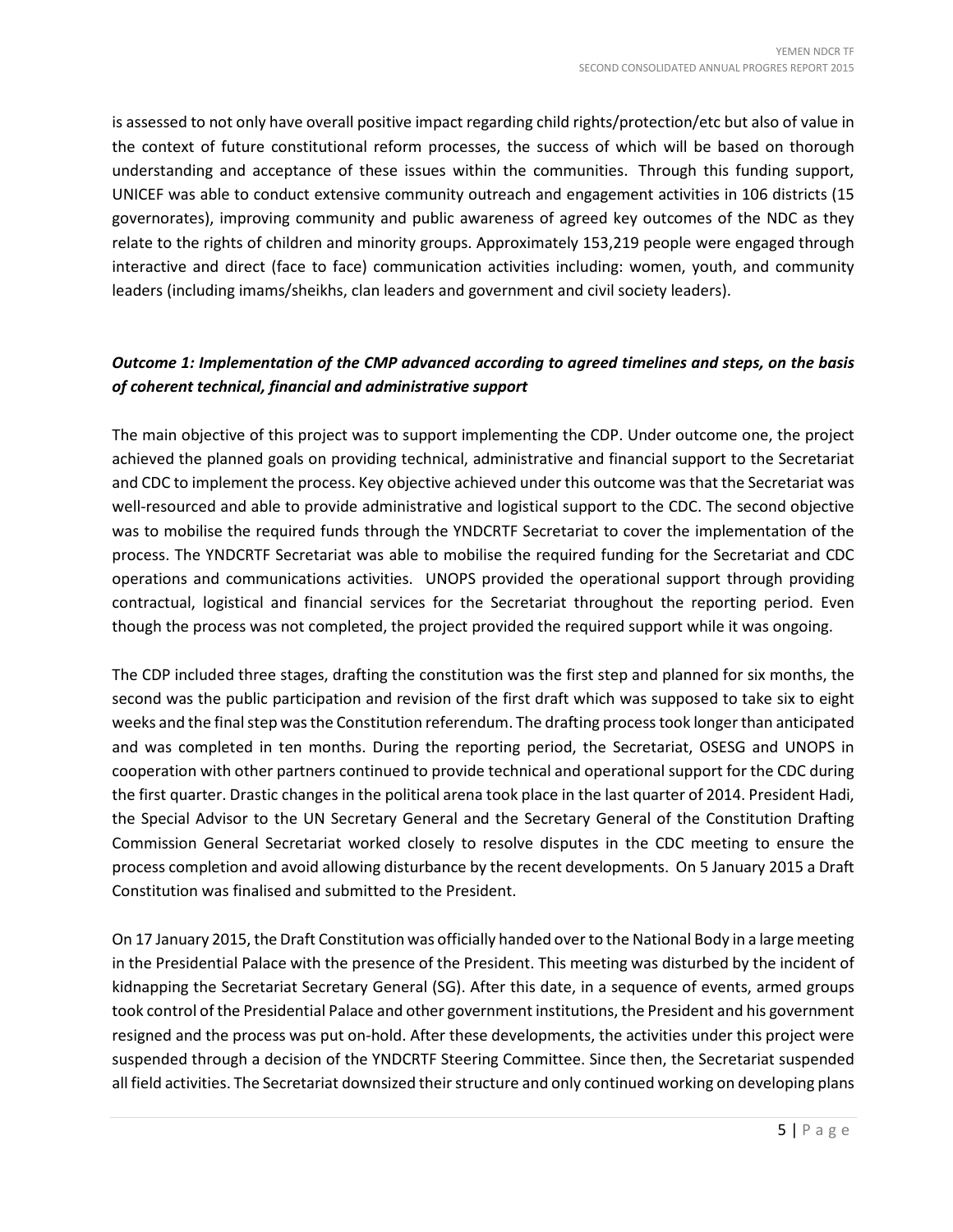and productions for the public participation and referendum to be prepared for a resumption of the process. And later in June, a decision by the YNDCRTF Steering Committee was taken to close the Secretariat. The Secretariat worked on their closure with the UNOPS. The Secretariat was officially closed on 30 September 2015.

### **Activities Implemented in 2015:**

With the technical support of the OSESG and operational support of UNOPS, the Secretariat continued to provide the logistical, technical, administrative support to the Constitution Drafting Commission and drafting process. During the first quarter of 2015, and before the suspension, the Secretariat organized several meetings for the CDC presidium members and CDC rapporteur to review of draft constitution and finalised the draft constitution design for the public consultation phase. Before the process was put on hold by mid-January, OSASG ensured UN Political Officers attended the daily CDC meetings to monitor progress, identify issues which might require expert advice and facilitation or mediation support, to reach agreement. The Secretariat organized a meeting to officially hand over the draft to the National Body on 17 January 2015. The situation got complicated when the Secretary General was kidnapped to suspend the process. Further deterioration in the capital took place when militants took over the presidential palace and the president and his government resigned. The political transition process was then suspended as a consequence to the events.

The Secretariat staff continued working and stopped all activities under this project except for materials production and plans developing to be used in the upcoming phases of public participation and constitution referendum. In March 2015, they started to work from home, after the armed groups forced them to close their office and stop any publications on the website. The Secretariat started working on new archiving models to ensure the important data and documents are secured. The Secretariat worked on a staff downsizing to reflect the reduced workload while also maintaining the ability to start up quickly again if the situation changed.

By end of March 2015, the Coalition airstrikes on Yemen started and the conflict escalated further in different locations. It was then clear that continuation of the process was not going to happen soon and further downsizing for the secretariat was then realized and was gradually implemented in line with the reduced staffing requirements. During the second quarter, the OSESG, UNOPS and the Secretariat worked on the basis of two scenarios. The first scenario was keeping the Secretariat on the ground with minimal costs to work on preparations for the following phases of the process and ready to start immediately if the political process was back on track. The second scenario was to plan for closure in case the process will not be resumed before September which leaves only three months for final closure of the project. The Secretariat and UN team restructured their teams to be able to reduce staffing costs and UNOPS worked on minimizing other operational costs.

On the other hand, the Secretariat continued to work from home and started preparations for project closure and other preparations for a sudden resumption of the project. Part of the closure preparations was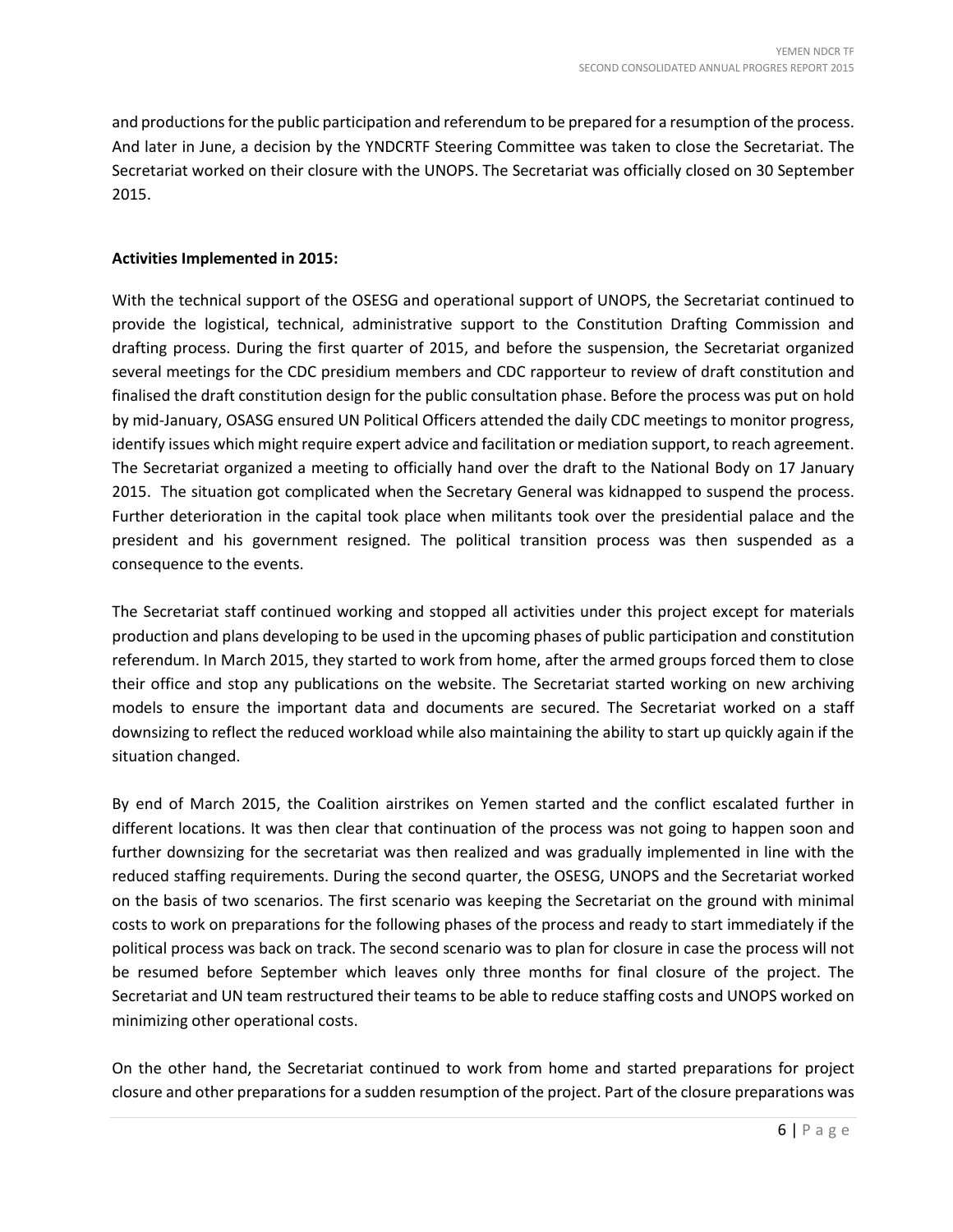to start work on a final report for supporting the constitutional process. This report explains the role of the Secretariat and documents their work throughout the drafting process. In addition, they continued working on alternative modalities, plans for the resumption. UNOPS continued to provide the needed logistical and operational support throughout the period such as renewal/ending contracts of staff, premises and security among other contracts. They worked on reconciliations with banks and companies who were responsible for internal money transfers among other issues.

The OSESG continued to provide regular updates on the situation to donors whether through virtual or bilateral meetings. In these meetings, OSESG and UNOPS discussed the ongoing planning based on the assumptions of the two scenarios mentioned above in this report. In addition, OSESG continued to work with the MPTF office on administrative issues like ending SAAs, asset disposal policy and other donor related documentation.

During the third quarter of 2015, OSESG, UNOPS and the Secretariat worked on the closure preparations after some donors' agreements came to end in this quarter or were terminated. It was decided to prepare for a closure of the Secretariat on 30 September 2015. UNOPS and the Secretariat worked on contracts terminations and notifications to staff and other contractors. The Secretariat premises were still held by militants but the Secretariat was able to negotiate moving the equipment and servers out which could get stolen or damaged in the building and had to leave the furniture until the militants approve the transport. All the items released were moved to another new warehouse rented for this purpose. The OSESG held a virtual meeting to approve the asset disposal policy after the closure. It was then agreed to move them to the new peace support project. Among the preparations for closure, archiving the developed materials for the public consultation phase, technical support documents among others, was one of the most important activities which were done by the Secretariat during this reporting period. Finalising handovers of previous staff who were released back in June 2015 and then the handover of the few staff who were finalizing the closure during this quarter. After the Secretariat was closed on 30 September 2015, UNOPS had only some contracts left to close for the premises and Security Company among others.

## *Outcome 2: "The outcome of the Implementation of the Transition Agreement reflects an inclusive, transparent, meaningful and participatory process"*

Under this outcome, the main objective of the Secretariat's work, supported through this Project was to strengthen the country-wide communication of the NDC outcomes and to implement a respective Outreach strategy and plan, utilizing a diverse set of media channels targeted to maximize coverage and inclusion. With the support of UNOPS and OSESG, the Secretariat continued their work on the media outdoor campaigns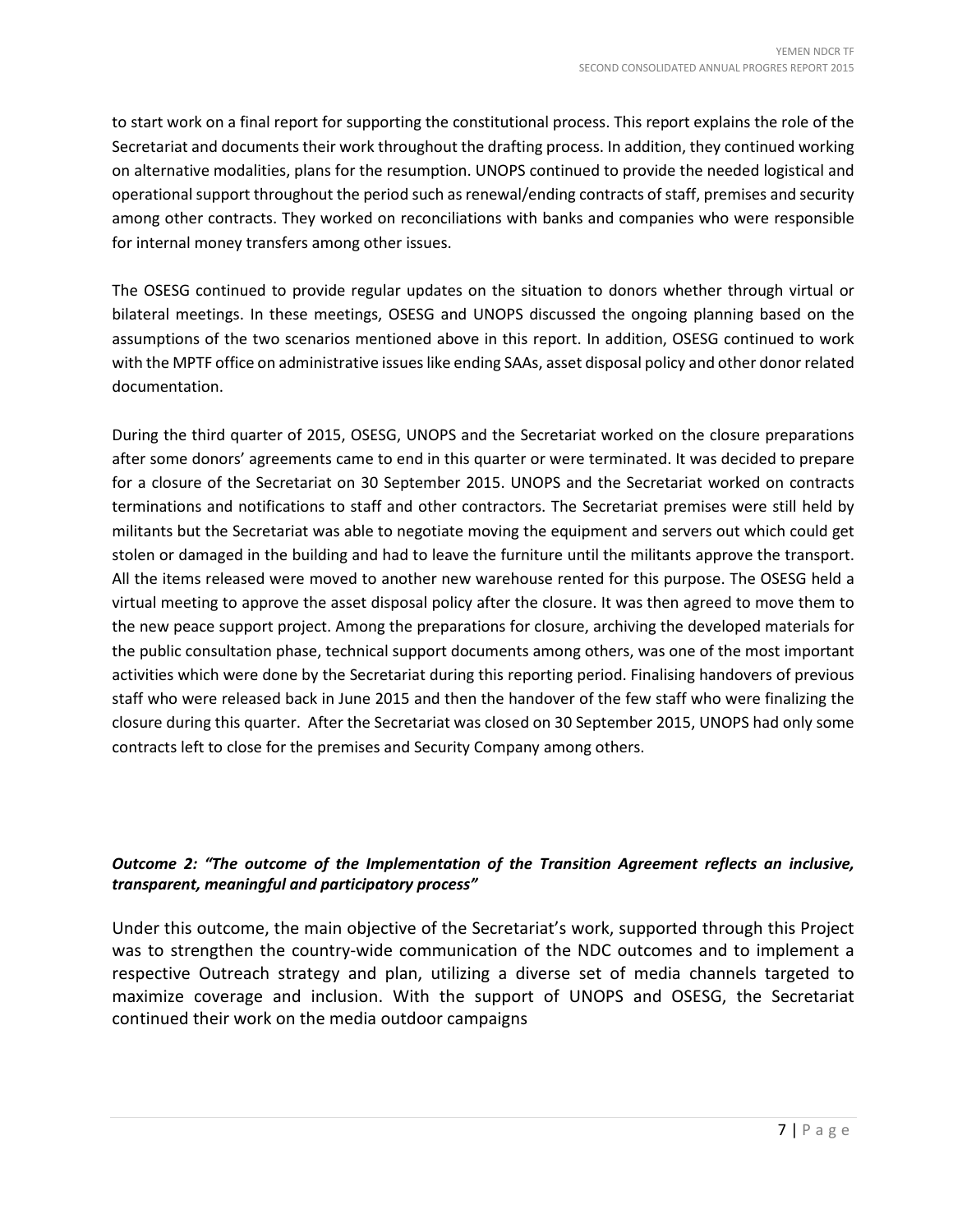When the political process was put on hold, the secretariat kept working on the in-house activities to promote the constitution draft and NDC outcomes until the Secretariat was requested to suspend all their work by the militants who took over the capital.

The UNICEF component of the project comes under this outcome. UNICEF's objective under this project was to ensure the inclusion and adoption of key child and minority rights provisions in the new constitution of Yemen, through improved citizen participation and engagement with the NDC Outcomes and the constitution making process. However, following the escalation and outbreak of armed conflict in early March 2015, all operations regarding the National Dialogue Outcomes and the draft constitution making processes were suspended.

It should be noted however, that prior to the suspension of the activities, the majority of child and minority rights that were advocated for under this project were included in the draft constitution including; definition of a child as anyone under 18 years, minimum age of marriage set at 18 years, the right of a Yemeni child to a name, a home, right to free health and education and the right to protection from violence and traditional harmful practices, including female genital mutilation, among others. Similarly the draft constitution had set provisions to protect the rights of minorities including right to employment and participation and protection from discrimination. The rights to access and obtain adequate supply of clean water.

Despite the suspension, UNICEF had been unable to suspend their local partner's grants which the Project had co-funded. Hence, this is assessed to not only have overall positive impact on child rights/protection/etc but also of value in the context of future constitutional reform processes, the success of which will be based on thorough understanding and acceptance of these issues within the communities. UNICEF continued its community outreach and engagement programme to not only maintain momentum on the gains made in improving community awareness of the essential child rights but to also promote the protection of these rights during the emerging conflict, where children would remain the most vulnerable.

## **Activities Implemented in 2015:**

In January 2015, the Secretariat launched "Tesh'ti Te3raf" outdoor campaign which was an introductory and educational phase aimed to raise the awareness and educate the public about what the Constitution is; understand key issues related to the new constitution; to be informed of the constitutional process, how to participate in the public consultation and referendum. After the suspension of the process, the Secretariat continued to finalize the development of detailed plans and productions needed for the components of the campaign of "Our Constitution". Many activities were implemented during the first quarter before the suspension, including producing promotional and educational materials production, launching "Tesh'ti Te3raf " outdoor campaign, radio and newspapers articles, developing the training manual for the training of trainers, Guidelines and other materials for the upcoming phases, establishment of volunteers network of 220 volunteer from 22 governorates to participate in the public consultation phase and outreach activities and conducted Training for Trainers for Master Trainers.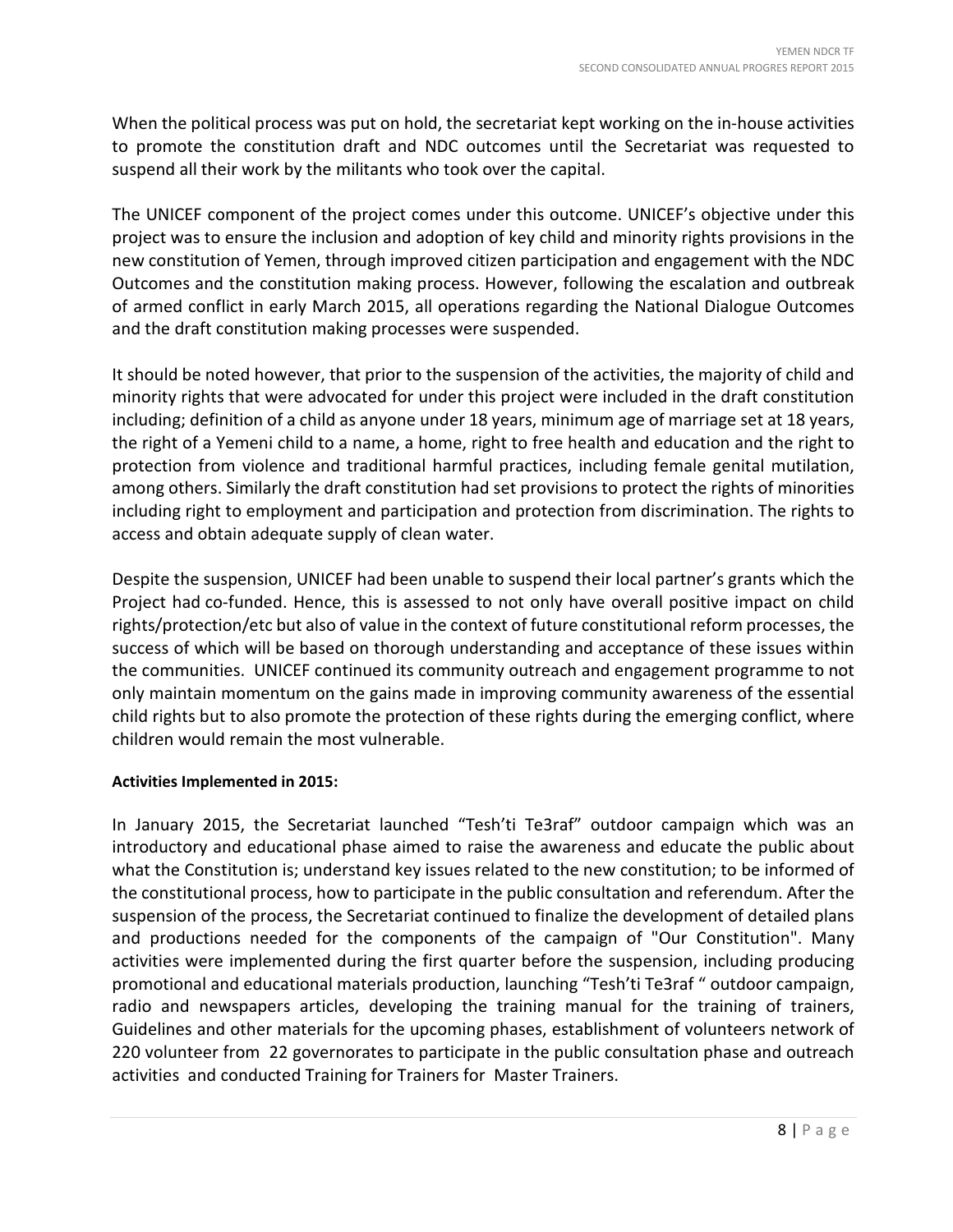During the first quarter, the Secretariat media and communication unit worked with the CDC rapporteur to identify the most important articles of the draft constitution that can derive educational messages for the civic education Campaign. During the first quarter of 2015, around 46 articles were identified covering various issues which make a difference for the people including education, health, security, freedom speech, women, children and youth issues, trade and investment among others.

The Secretariat developed a Constitution Guide that gives orientation about the Transitional Phase to be linked to the Constitution and then focuses on the Constitution and how it reflects the public needs and enhances their reality.

The Secretariat had several meetings with a representative from the Ministry of Education to develop "School Student Booklet", The Booklet focuses on the values of dialogue as a way of conflict resolution, equal citizenship among other issues. These values are the basis in enforcing democracy in the new generation.

During the second quarter of 2015, the Secretariat worked on the two scenarios projected for the process; a sudden resumption of the process or closure for the Secretariat. Part of planning for the first scenario was producing materials for the outreach and messages to be used in the media and communication campaign. One hundred messages on a number of chapters of the draft Constitution were developed to be used when the process is retained. The Secretariat tried to identify alternative methods to continue working on the Public Consultation outreach campaign for the draft constitution. They worked with TV stations working from outside Sana'a to broadcast the Campaign TV flashes. Another method used by the Secretariat was utilizing some staff members personal Facebook pages and WhatsApp to broadcast some constitutional articles.

Later on June 2015, the closure decision was taken, the Secretariat stopped working to prepare for the resumption and started to finalise archiving the materials which have been prepared for the public consultation phase which included plans and messages on a number of chapters of the draft Constitution, in addition to the prepared materials for "Teshti Te3ref Campaign", which was interrupted earlier after it was launched. The national TV stations working outside Sana'a continued to broadcast the TV flashes of 'Matlabi" and "Teshti Te3ref" campaigns throughout 2015.

UNICEF started to work on their outreach and awareness on 2014 under the PBSO funding. UNICEF had ongoing agreements with Local Civil Society Organisations who carried on their work on 2015. After the process was suspended UNICEF couldn't suspend those agreements and their partners continued their promotion programme throughout 2015. The outreach programme employed a mix of interpersonal and mass media communication to improve community awareness of and participation in the NDC outcomes, as they relate to the rights of children and minorities, including the right to water. The multi-layer outreach campaign utilized house visits, focus group discussions, community meetings and dialogue sessions with community leaders, as well as community media such as drama and puppet shows and interactive radio programmes.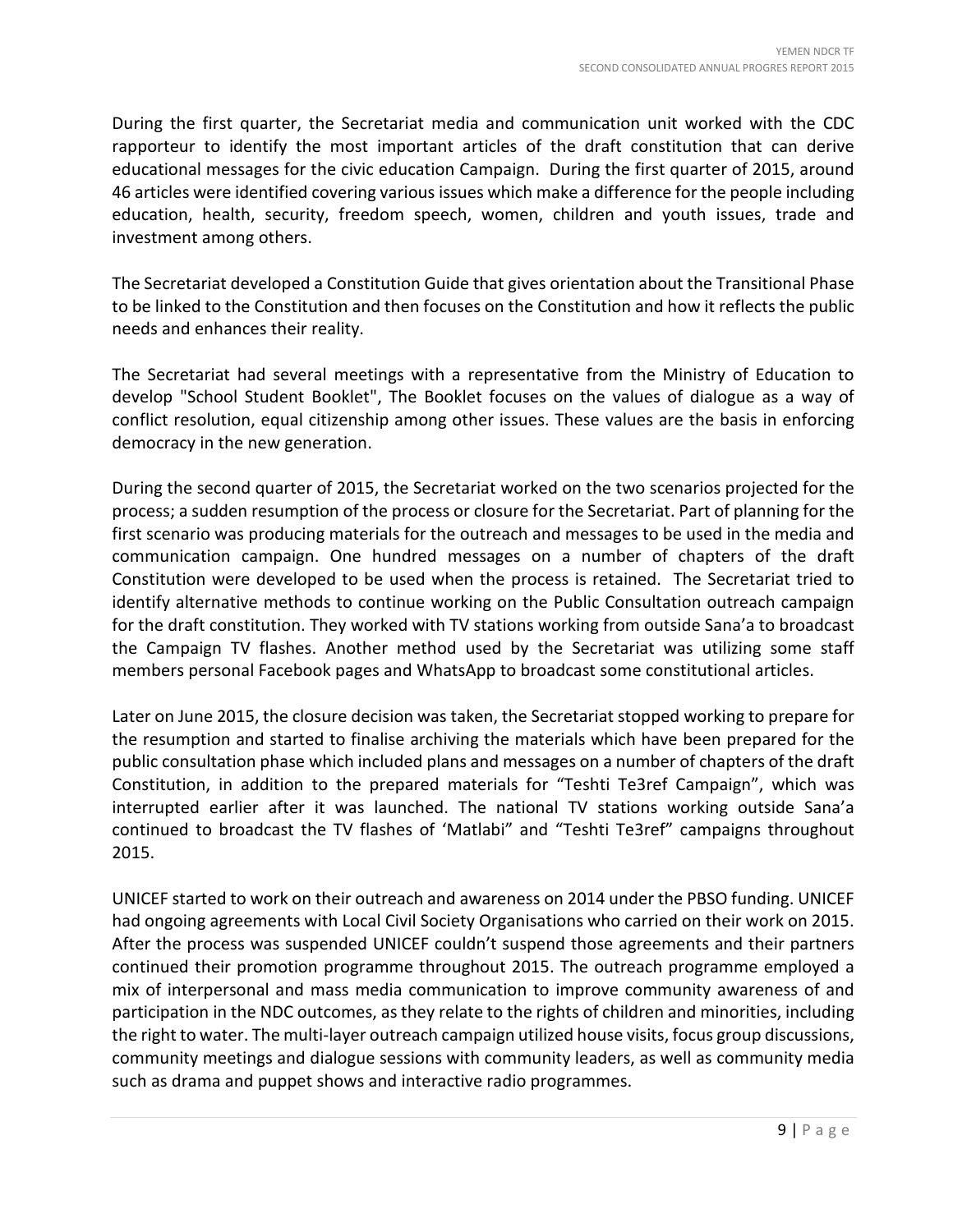During 2015, UNICEF conducted outreach activities in over 367 villages and 106 districts in 15 governorates including Sana'a, Sana'a City, Al Mahweet, Raymah, Hadramout, Al Jawf, Ibb, Al Bayda, Dhamar, Hajjah, Taiz, Amran, Hodeida, Sa'ada and Aden, reaching approximately 153,219 people.

Through partnership agreements with nine civil society organizations, [1,](#page-14-0)853 Community outreach facilitator volunteers (also known as Community Volunteers) have been trained in participatory communication skills to plan and engage communities in discussions as well as in the key NDC outcomes relating to children's rights, rights of minorities and right to water. These trained volunteers were instrumental in the mobilization and ensuring participation of community members in outreach activities.

Participatory community engagement activities were carried out including approximately 21,780 house visits, 553 focus group discussions and 722 community open dialogue/meetings and 138 Friday prayer speeches, with participation of men and women groups, boys and girls (youth), local and religious leaders in 106 districts in 15 governorates

On a qualitative assessment of the project overall progress, the project provided the needed administrative, financial and operational support planned under this project. In fact, under some indicators targets were highly exceeded. Unfortunately while the project was scoring success in providing the support needed for the Constitutional drafting process, the process was suspended for reasons beyond the control of the project board or process implementers. Thus, with in the power of the project, achieving the planned targets for the phase implemented if the success indicators were achieving the targets indicated for each phase of the process, then the project exceeded the targeted indicators. On the other hand, the drafting was finalised in consensus with all political actors. There was still the public consultation and referendum for another two months to complete the process. Theoretically, 75% of the process completed, with less than 60% of total budget exhausted, considering that 10% will only be for an extraordinary cost of printing the constitution for public distribution. This means the project successfully achieved targeted goals for the phase implemented with additional preparations for the phases remained to complete the process

<span id="page-14-0"></span> $\overline{\phantom{a}}$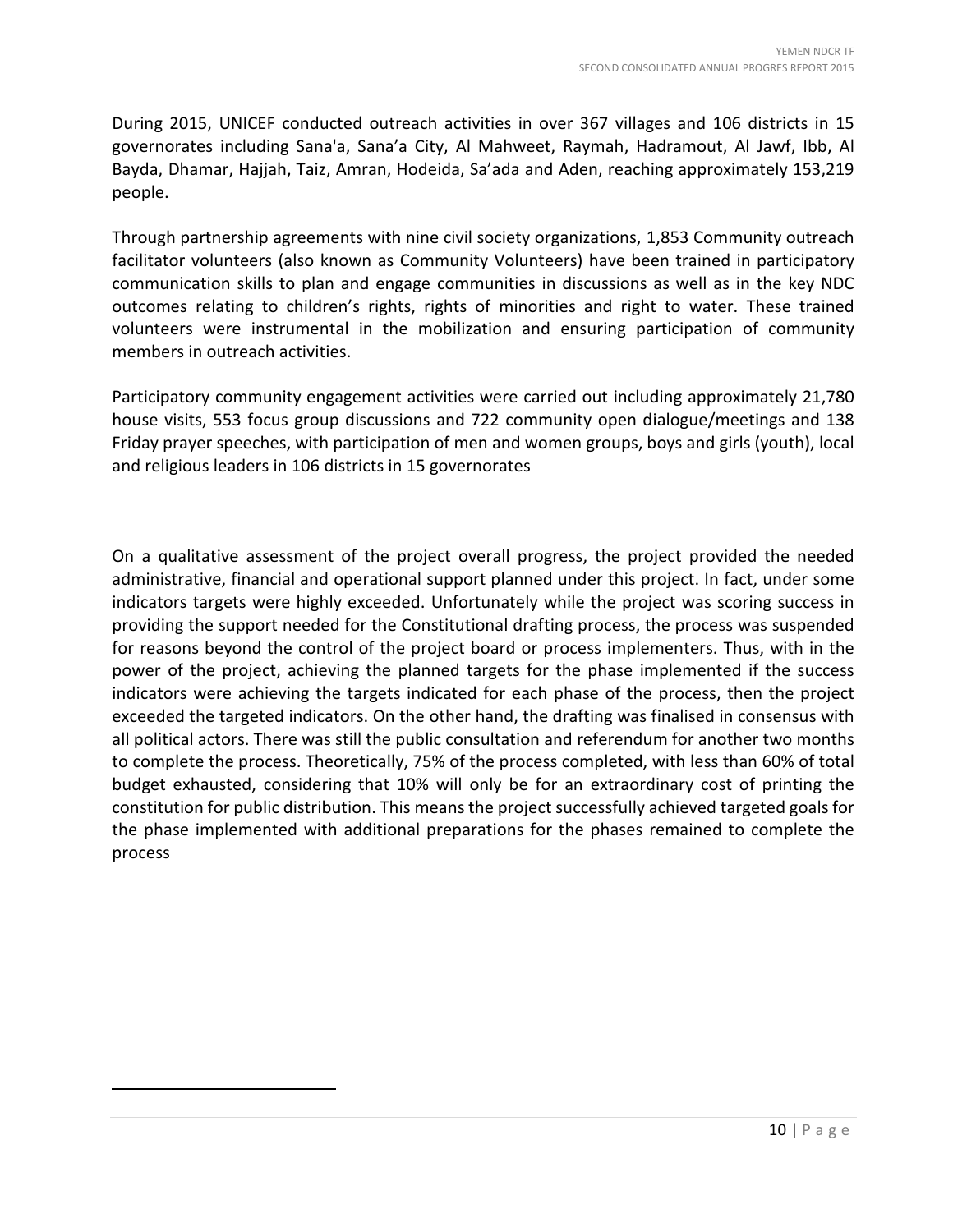## **4. Financial Performance**

This chapter presents financial data and analysis of the Yemen NDCR TF using the passthrough funding modality as of 31 December **2015**. Financial information for this Fund is also available on the MPTF Office GATEWAY, at the following address: [http://mptf.undp.org/factsheet/fund/YEM00.](http://mptf.undp.org/factsheet/fund/YEM00)

### **4.1. SOURCES AND USES OF FUNDS**

As of 31 December **2015**, nine contributors have deposited US\$ **25,228,890** in contributions and US\$ **39,074** has been earned in interest,

bringing the cumulative source of funds to US\$ **25,267,965**.

Of this amount, US\$ **22,611,516** has been transferred to two Participating Organizations, of which US\$ **22,412,335** has been reported as expenditure. The Administrative Agent fee has been charged at the approved rate of 1% on deposits and amounts to US\$ **232,328**. Table 1 provides an overview of the overall sources, uses, and balance of the Yemen NDCR TF as of 31 December **2015**.

### **Table 1. Financial Overview, as of 31 December 2015 (in US Dollars)**

|                                                           | Annual 2014 | Annual 2015 | <b>Cumulative</b> |
|-----------------------------------------------------------|-------------|-------------|-------------------|
| <b>Sources of Funds</b>                                   |             |             |                   |
| <b>Gross Contributions</b>                                | 10,437,511  |             | 25,228,890        |
| Fund Earned Interest and Investment Income                | 15,025      | 16,276      | 39,074            |
| Interest Income received from Participating Organizations |             |             |                   |
| Refunds by Administrative Agent to Contributors           |             |             |                   |
| Fund balance transferred to another MDTF                  |             |             |                   |
| <b>Other Revenues</b>                                     |             |             |                   |
| <b>Total: Sources of Funds</b>                            | 10,452,536  | 16,276      | 25,267,965        |
| <b>Use of Funds</b>                                       |             |             |                   |
| Transfers to Participating Organizations                  | 5,897,806   | 2,081,710   | 22,611,516        |
| Refunds received from Participating Organizations         |             |             |                   |
| <b>Net Funded Amount to Participating Organizations</b>   | 5,897,806   | 2,081,710   | 22,611,516        |
| <b>Administrative Agent Fees</b>                          | 88,066      | (3,652)     | 232,328           |
| Direct Costs: (Steering Committee, Secretariatetc.)       |             |             |                   |
| <b>Bank Charges</b>                                       | 162         | 112         | 476               |
| <b>Other Expenditures</b>                                 | 16,309      | 3,652       | 19,961            |
| <b>Total: Uses of Funds</b>                               | 6,002,344   | 2,081,822   | 22,864,281        |
| Change in Fund cash balance with Administrative Agent     | 4,450,192   | (2,065,546) | 2,403,684         |
| Opening Fund balance (1 January)                          | 19,038      | 4,469,230   |                   |
| <b>Closing Fund balance (31 December)</b>                 | 4,469,230   | 2,403,684   | 2,403,684         |
| Net Funded Amount to Participating Organizations          | 5,897,806   | 2,081,710   | 22,611,516        |
| Participating Organizations' Expenditure                  | 5,262,673   | 2,982,299   | 22,412,335        |
| <b>Balance of Funds with Participating Organizations</b>  |             |             | 199,181           |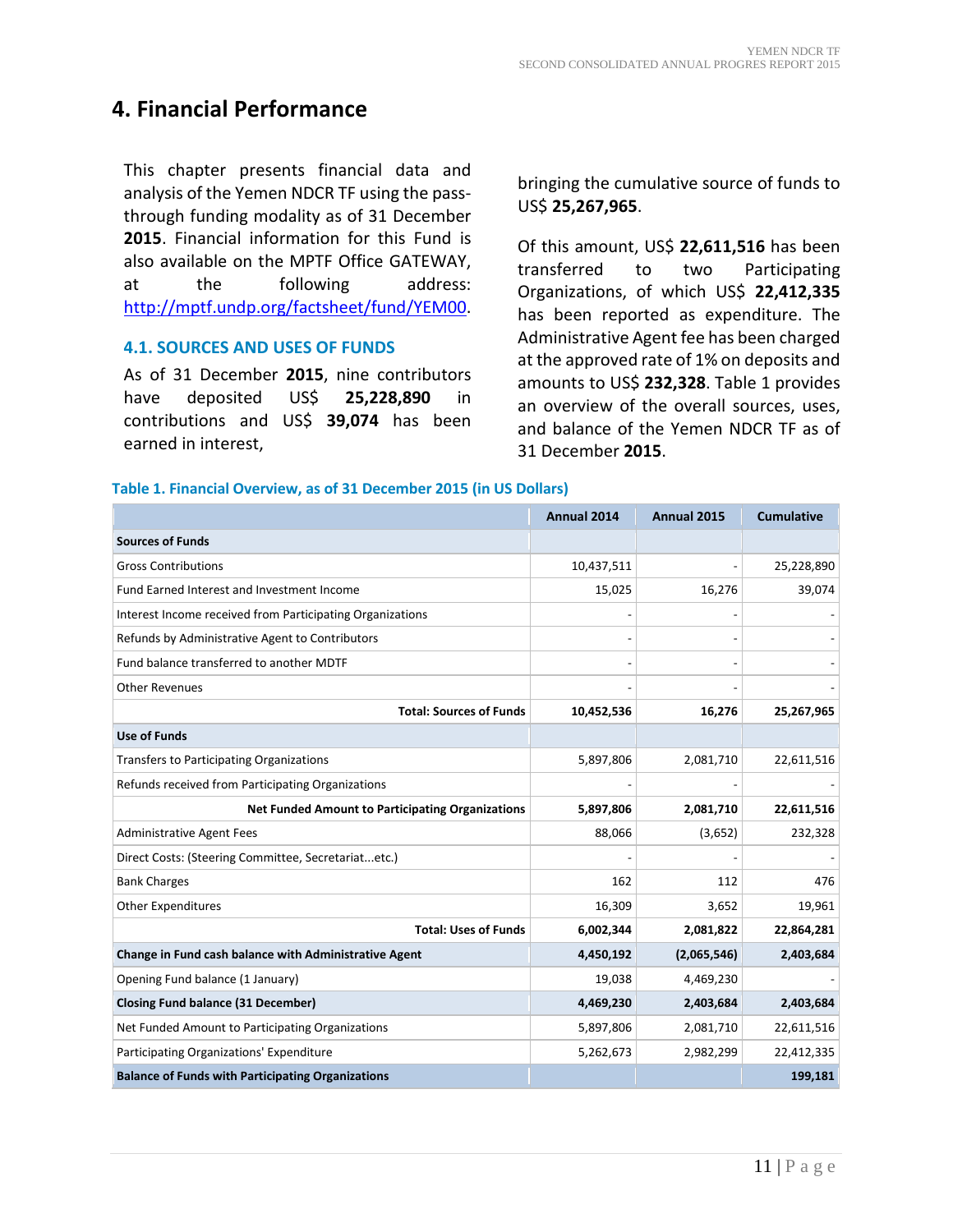### **4.2. PARTNER CONTRIBUTIONS**

Table 2 provides information on cumulative contributions received from all contributors to this Fund as of 31 December **2015**.

#### **Table 2. Contributors' Deposits, as of 31 December 2015 (in US Dollars)**

| <b>Contributors</b>                     | <b>Prior Years</b><br>as of 31-Dec-2014 | <b>Current Year</b><br><b>Jan-Dec-2015</b> | Total      |
|-----------------------------------------|-----------------------------------------|--------------------------------------------|------------|
| DENMARK, Government of                  | 1,359,388                               |                                            | 1,359,388  |
| DEPARTMENT FOR INT'L DEVELOPMENT (DFID) | 7,284,003                               |                                            | 7,284,003  |
| EUROPEAN UNION                          | 1,996,080                               |                                            | 1,996,080  |
| GERMANY, Government of                  | 1,990,950                               |                                            | 1,990,950  |
| JAPAN, Government of                    | 2,001,149                               |                                            | 2,001,149  |
| NETHERLANDS, Government of              | 2,565,789                               |                                            | 2,565,789  |
| QATAR, Government of                    | 1,000,000                               |                                            | 1,000,000  |
| SWEDISH INT'L DEVELOPMENT COOPERATION   | 6,931,530                               | $\overline{\phantom{0}}$                   | 6,931,530  |
| TURKEY, Government of                   | 100,000                                 |                                            | 100,000    |
| <b>Grand Total</b>                      | 25,228,890                              |                                            | 25,228,890 |

#### **4.3. INTEREST EARNED**

Interest income is earned in two ways: 1) on the balance of funds held by the Administrative Agent ('Fund earned interest'), and 2) on the balance of funds held by the Participating Organizations ('Agency earned interest') where their Financial Regulations and Rules allow return of interest

to the AA. As of 31 December **2015**, Fund earned interest amounts to US\$ **39,074** and interest received from Participating Organizations amounts to US\$ **-**, bringing the cumulative interest received to US\$ **39,074**. Details are provided in the table below.

#### **Table 3. Sources of Interest and Investment Income, as of 31 December 2015 (in US Dollars)**

| <b>Interest Earned</b>                     | <b>Prior Years</b><br>as of 31-Dec-2014 | <b>Current Year</b><br><b>Jan-Dec-2015</b> | <b>Total</b> |
|--------------------------------------------|-----------------------------------------|--------------------------------------------|--------------|
| <b>Administrative Agent</b>                |                                         |                                            |              |
| Fund Earned Interest and Investment Income | 22,799                                  | 16,276                                     | 39,074       |
| <b>Total: Fund Earned Interest</b>         | 22,799                                  | 16,276                                     | 39,074       |
| <b>Participating Organization</b>          |                                         |                                            |              |
| <b>Total: Agency earned interest</b>       |                                         |                                            |              |
| <b>Grand Total</b>                         | 22,799                                  | 16,276                                     | 39,074       |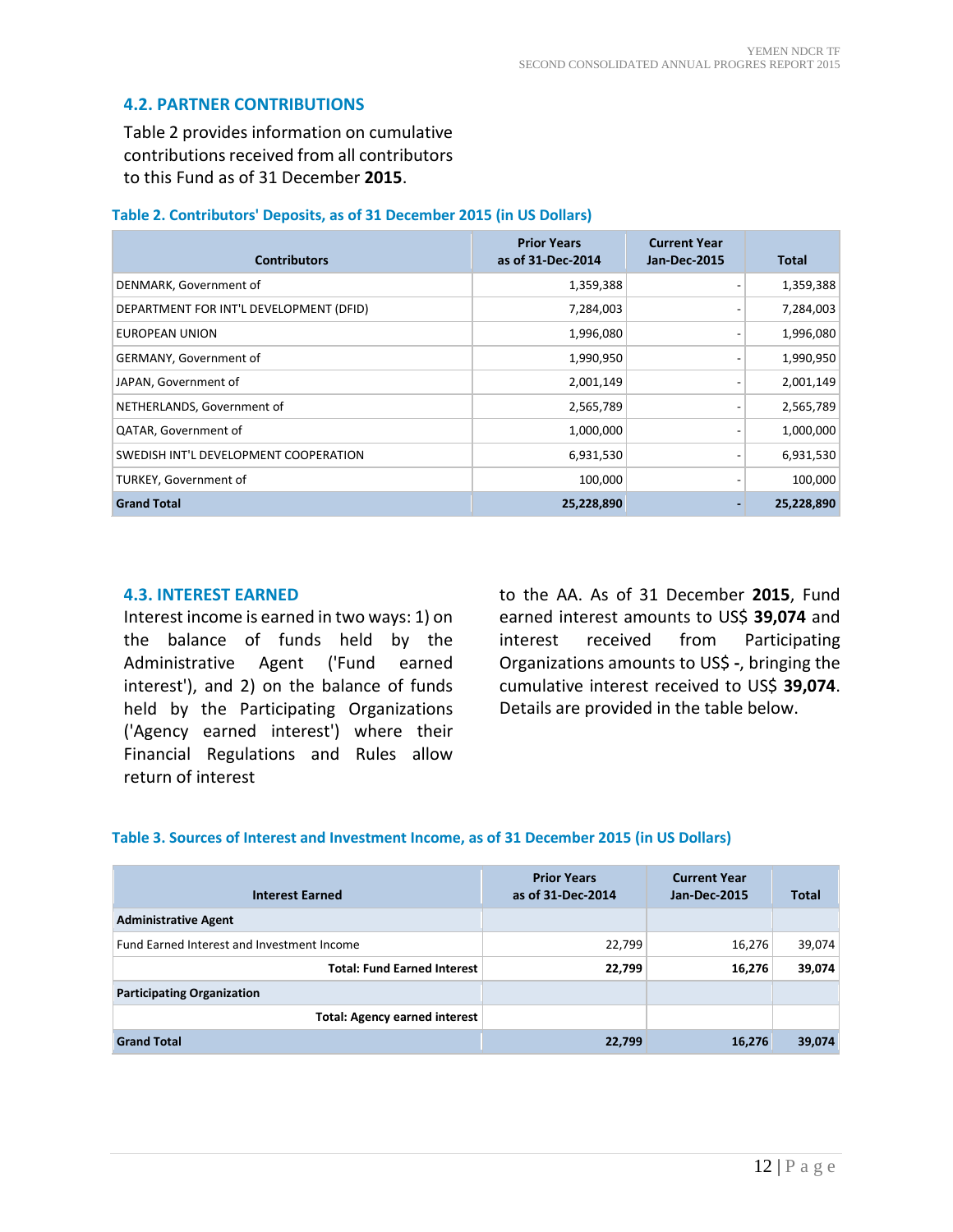### **4.4 TRANSFER OF FUNDS**

Allocations to Participating Organizations are approved by the Steering Committee and disbursed by the Administrative Agent. As of 31 December **2015**, the AA has transferred US\$ **22,611,516** to **2** Participating Organizations (see list below).

Table 4 provides additional information on the refunds received by the MPTF Office, and the net funded amount for each of the Participating Organizations.

### **Table 4. Transfer, Refund, and Net Funded Amount by Participating Organization, as of 31 December 2015 (in US Dollars)**

| <b>Participating</b> | Prior Years as of 31-Dec-2014 |                |                   | <b>Current Year Jan-Dec-2015</b> |                |                   | Total            |                |                   |
|----------------------|-------------------------------|----------------|-------------------|----------------------------------|----------------|-------------------|------------------|----------------|-------------------|
| <b>Organization</b>  | <b>Transfers</b>              | <b>Refunds</b> | <b>Net Funded</b> | <b>Transfers</b>                 | <b>Refunds</b> | <b>Net Funded</b> | <b>Transfers</b> | <b>Refunds</b> | <b>Net Funded</b> |
| <b>UNICEF</b>        |                               |                |                   | 250.059                          |                | 250.059           | 250.059          |                | 250,059           |
| <b>UNOPS</b>         | 20,529,806                    |                | 20,529,806        | 1,831,651                        |                | 1,831,651         | 22,361,457       |                | 22,361,457        |
| <b>Grand Total</b>   | 20,529,806                    |                | 20,529,806        | 2,081,710                        |                | 2,081,710         | 22,611,516       |                | 22,611,516        |

### **4.5. EXPENDITURE AND FINANCIAL DELIVERY RATES**

All final expenditures reported for the year **2015** were submitted by the Headquarters of the Participating Organizations. These were consolidated by the MPTF Office.

### **4.5.1 EXPENDITURE REPORTED BY PARTICIPATING ORGANIZATION**

As shown in table below, the cumulative net funded amount is US\$ **22,611,516** and cumulative expenditures reported by the Participating Organizations amount to US\$ **22,412,335**. This equates to an overall Fund expenditure delivery rate of **99** percent.

### **Table 5. Net Funded Amount, Reported Expenditure, and Financial Delivery by Participating Organization, as of 31 December 2015 (in US Dollars)**

|                                      |                           |                                    | <b>Expenditure</b>                      |                                            |                   |                           |
|--------------------------------------|---------------------------|------------------------------------|-----------------------------------------|--------------------------------------------|-------------------|---------------------------|
| Participating<br><b>Organization</b> | Approved<br><b>Amount</b> | <b>Net Funded</b><br><b>Amount</b> | <b>Prior Years</b><br>as of 31-Dec-2014 | <b>Current Year</b><br><b>Jan-Dec-2015</b> | <b>Cumulative</b> | <b>Delivery Rate</b><br>% |
| <b>UNICEF</b>                        | 250.059                   | 250,059                            |                                         | 250,059                                    | 250.059           | 100.00                    |
| <b>UNOPS</b>                         | 22,361,457                | 22,361,457                         | 19,430,036                              | 2,732,241                                  | 22,162,276        | 99.11                     |
| <b>Grand Total</b>                   | 22,611,516                | 22,611,516                         | 19,430,036                              | 2,982,299                                  | 22,412,335        | 99.12                     |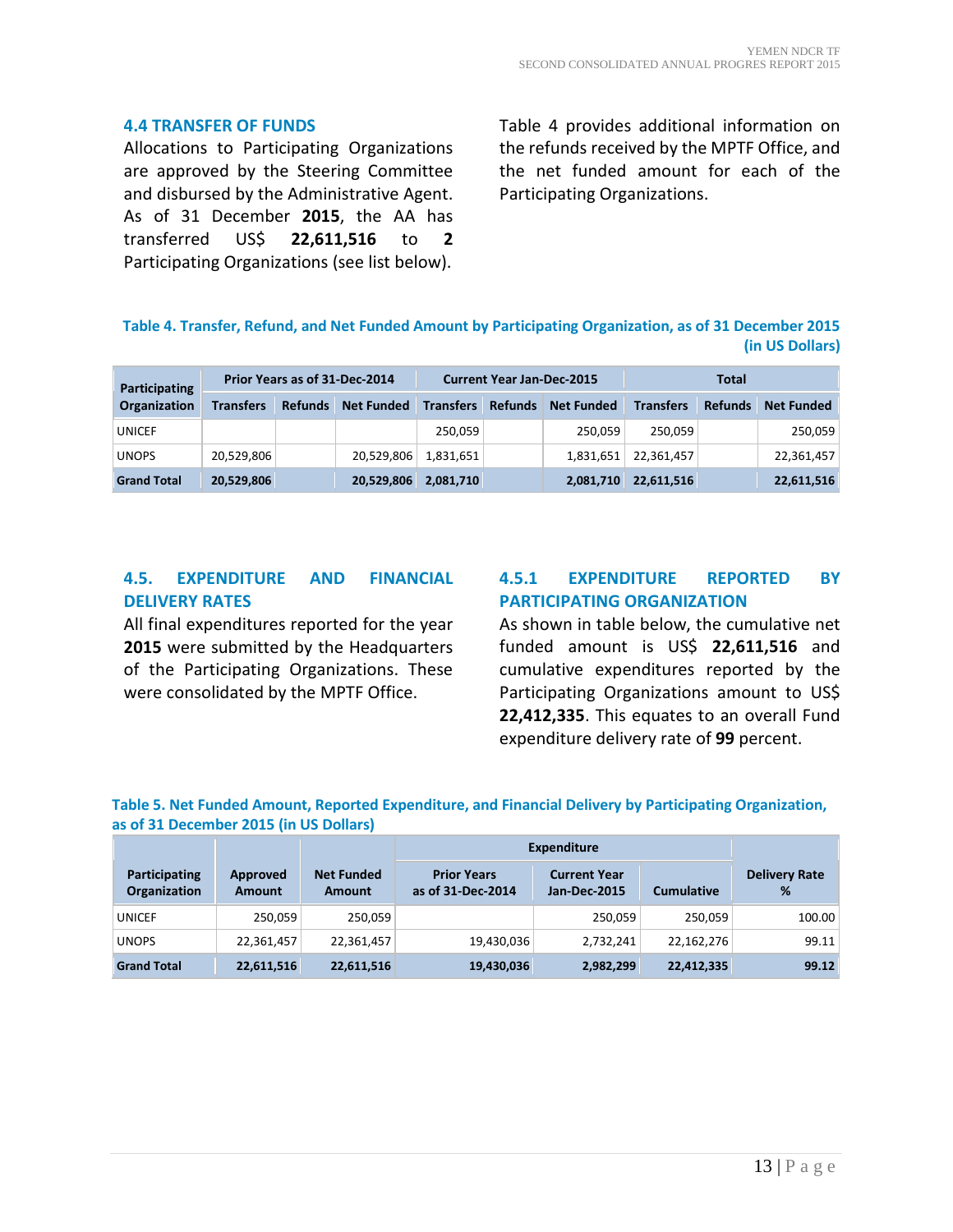### **4.5.2EXPENDITURE BY PROJECT**

Table 5 displays the net funded amounts, expenditures reported and the financial delivery rates by Participating Organization.

|                      | Sector / Project No.and Project Title | <b>Total Approved</b><br>Amount | <b>Net Funded</b><br>Amount | Total<br><b>Expenditure</b> | <b>Delivery Rate</b><br>℅ |        |
|----------------------|---------------------------------------|---------------------------------|-----------------------------|-----------------------------|---------------------------|--------|
| <b>Yemen NDCR TF</b> |                                       |                                 |                             |                             |                           |        |
| 00085672             | Yemeni National Dialogue              | <b>UNOPS</b>                    | 16,795,171                  | 16,795,171                  | 16,790,455                | 99.97  |
| 00089815             | Yemen Constitution-Making Proc        | <b>UNICEF</b>                   | 250,059                     | 250.059                     | 250,059                   | 100.00 |
| 00089815             | Yemen Constitution-Making Proc        | <b>UNOPS</b>                    | 5,566,286                   | 5,566,286                   | 5,371,821                 | 96.51  |
|                      | <b>Yemen NDCR TF: Total</b>           |                                 | 22,611,516                  | 22,611,516                  | 22,412,335                | 99.12  |
|                      |                                       |                                 |                             |                             |                           |        |
| <b>Grand Total</b>   |                                       |                                 | 22,611,516                  | 22,611,516                  | 22,412,335                | 99.12  |

### **Table 6. Expenditure by Project within Sector, as of 31 December 2015 (in US Dollars)**

### **4.5.3 EXPENDITURE REPORTED BY CATEGORY**

Project expenditures are incurred and monitored by each Participating Organization and are reported as per the agreed categories for inter-agency harmonized reporting. In 2006 the UN Development Group (UNDG) established six categories against which UN entities must report inter-agency project expenditures. Effective 1 January 2012, the UN Chief Executive Board (CEB) modified these categories as a result of IPSAS adoption to comprise eight categories.

|                                                      | <b>Expenditure</b>                      |                                            |              |                                                     |
|------------------------------------------------------|-----------------------------------------|--------------------------------------------|--------------|-----------------------------------------------------|
| Category                                             | <b>Prior Years</b><br>as of 31-Dec-2014 | <b>Current Year</b><br><b>Jan-Dec-2015</b> | <b>Total</b> | <b>Percentage of Total</b><br><b>Programme Cost</b> |
| Supplies, Commodities, Equipment and Transport (Old) |                                         |                                            |              |                                                     |
| Personnel (Old)                                      |                                         |                                            |              |                                                     |
| Training of Counterparts(Old)                        |                                         |                                            |              |                                                     |
| Contracts (Old)                                      |                                         |                                            |              |                                                     |
| Other direct costs (Old)                             |                                         |                                            |              |                                                     |
| Staff & Personnel Cost (New)                         | 5,496,784                               | 1,692,393                                  | 7,189,177    | 34.32                                               |
| Suppl, Comm, Materials (New)                         | 120,305                                 | 8,020                                      | 128,326      | 0.61                                                |
| Equip, Veh, Furn, Depn (New)                         | 753,089                                 | 183,868                                    | 936,956      | 4.47                                                |
| Contractual Services (New)                           | 7,400,386                               | 108,902                                    | 7,509,288    | 35.85                                               |
| Travel (New)                                         | 1,503,906                               | 190,666                                    | 1,694,573    | 8.09                                                |
| Transfers and Grants (New)                           |                                         | 169,359                                    | 169,359      | 0.81                                                |
| <b>General Operating (New)</b>                       | 2,884,186                               | 433,983                                    | 3,318,169    | 15.84                                               |
| <b>Programme Costs Total</b>                         | 18,158,657                              | 2,787,191                                  | 20,945,848   | 100.00                                              |
| <sup>1</sup> Indirect Support Costs Total            | 1,271,378                               | 195,108                                    | 1,466,487    | 7.00                                                |
| <b>Total</b>                                         | 19,430,036                              | 2,982,299                                  | 22,412,335   |                                                     |

#### **Table 7. Expenditure by UNDG Budget Category, as of 31 December 2015 (in US Dollars)**

\_\_\_\_\_\_\_\_\_\_\_\_\_\_\_\_\_\_\_\_\_\_ **<sup>1</sup> Indirect Support Costs** charged by Participating Organization, based on their financial regulations, can be deducted upfront or at a later stage during implementation. The percentage may therefore appear to exceed the 7% agreed-upon for on-going projects. Once projects are financially closed, this number is not to exceed 7%.